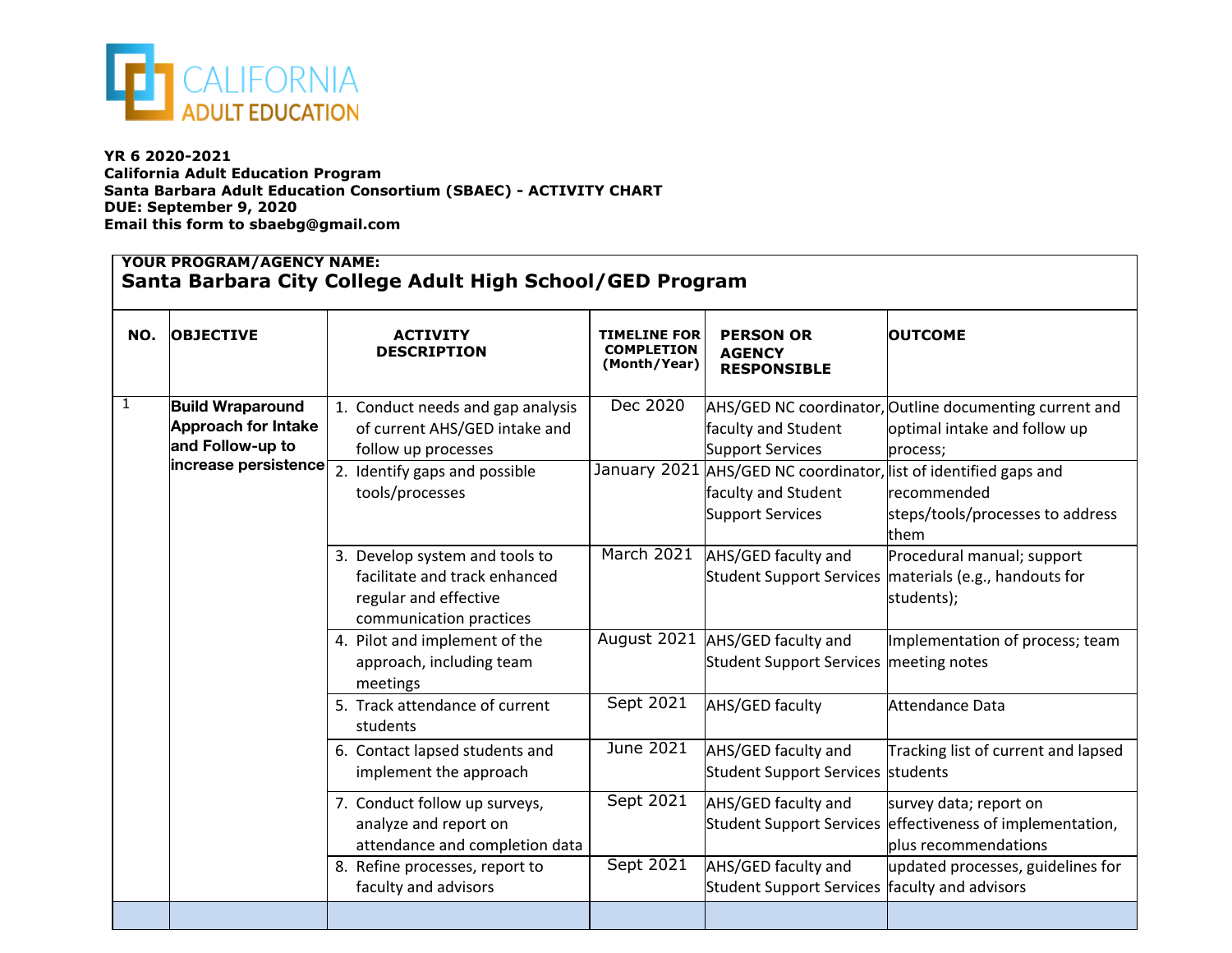| NO.          | <b>OBJECTIVE</b>                                                                                                                          | <b>ACTIVITY</b><br><b>DESCRIPTION</b>                                                                                                    | <b>TIMELINE FOR</b><br><b>COMPLETION</b><br>(Month/Year) | <b>PERSON OR</b><br><b>AGENCY</b><br><b>RESPONSIBLE</b>            | <b>OUTCOME</b>                                                                                                                             |
|--------------|-------------------------------------------------------------------------------------------------------------------------------------------|------------------------------------------------------------------------------------------------------------------------------------------|----------------------------------------------------------|--------------------------------------------------------------------|--------------------------------------------------------------------------------------------------------------------------------------------|
| $\mathbf{2}$ | <b>Provide Classroom</b><br><b>Tutor/TA Support</b><br>for Curriculum and<br><b>Tracking</b><br><b>Enhancements</b>                       | Classroom tutor assistance with<br>$\mathbf{1}$ .<br>implementation of updated<br>intake and tracking systems                            | August 2021                                              | <b>AHS/GED Noncredit</b><br>Coordinator and Faculty<br>Team        | Guidelines for working with<br>students of all skill levels; tracking<br>attendance, completion, and<br>satisfaction with course materials |
|              |                                                                                                                                           | Classroom tutor assistance with<br>2.<br>initial and benchmark<br>assessments (e.g., CASAS)                                              | August 2021                                              | AHS/GED Noncredit<br>Coordinator and Faculty<br>Team               | protocol for testing, reporting data<br>to instructors to utilize in student<br>communications and tracking                                |
|              |                                                                                                                                           | In-class tutor training on<br>3.<br>updated course materials and<br>processes                                                            |                                                          | January 2021 AHS/GED Noncredit<br>Coordinator and Faculty<br>Team  | Training materials                                                                                                                         |
|              |                                                                                                                                           | 4. Tutor assistance with gathering<br>data on effectiveness of<br>classroom enhancements                                                 | June 2021                                                | <b>AHS/GED Noncredit</b><br><b>Coordinator and Faculty</b><br>Team | Data on student attendance,<br>completion rates, satisfaction with<br>course materials                                                     |
| 3            | <b>Develop and Pilot</b><br>new interactive<br>learning format;<br><b>Webquest Critical</b><br><b>Thinking Learning</b><br><b>Modules</b> | 1. Research, document, and<br>evaluate Webquest design<br>processes, models, and<br>examples; consult with credit<br>and other faculty   | Dec 2020                                                 | <b>AHS/GED Faculty</b><br>Team                                     | Document design model spec<br>specs, and recommendations<br>for best fit model for ABE-level<br>students and targeted courses.             |
|              |                                                                                                                                           | 2. Review curriculum; survey<br>students/instructors to<br>pinpoint areas of curriculum<br>where the WQ model would<br>be most effective | January 2021                                             | <b>AHS/GED Faculty</b><br>Team                                     | Survey data, list of selected<br>topics/courses.                                                                                           |
|              |                                                                                                                                           | 3. Develop outlines of TASK,<br>PROCESS, RESOURCES, and<br><b>EVALUATION for selected areas</b>                                          | May 2021                                                 | <b>AHS/GED Faculty</b><br>Team                                     | Module assignment outline and list<br>of needed support materials                                                                          |
|              |                                                                                                                                           | 4. Develop, test, and refine one or<br>two sets of materials as well as<br>feedback and evaluation surveys                               | <b>June 2021</b>                                         | <b>AHS/GED Faculty</b><br>Team                                     | Prototype WQ modules, survey<br>tools, survey and some iniital<br>feedback data                                                            |
|              |                                                                                                                                           | 5. Select subset of students for pilot<br>study; gather feedback, make<br>further refinements                                            | <b>June 2021</b>                                         | <b>AHS/GED Faculty</b><br>Team                                     | Implementation of pilot modules,<br>feedback data, updates to WQ<br>module specs and materials                                             |
|              |                                                                                                                                           | 6. Integrate modules into existing<br>courses; develop course outlines<br>for 1-2 credit standalone courses                              | August 2021                                              | <b>AHS/GED Faculty</b><br>Team                                     | Updated course outlines, new CORs<br>for stand alone courses, library of<br>materials                                                      |
|              |                                                                                                                                           | 7. Meet regularly with all AHS/GED<br>instructors and tutors to train<br>and obtain feedback on new<br>materials                         | Sept 2021                                                | AHS/GED Faculty<br>Team                                            | Constructive feedback on<br>materials; set of needed<br>refinements                                                                        |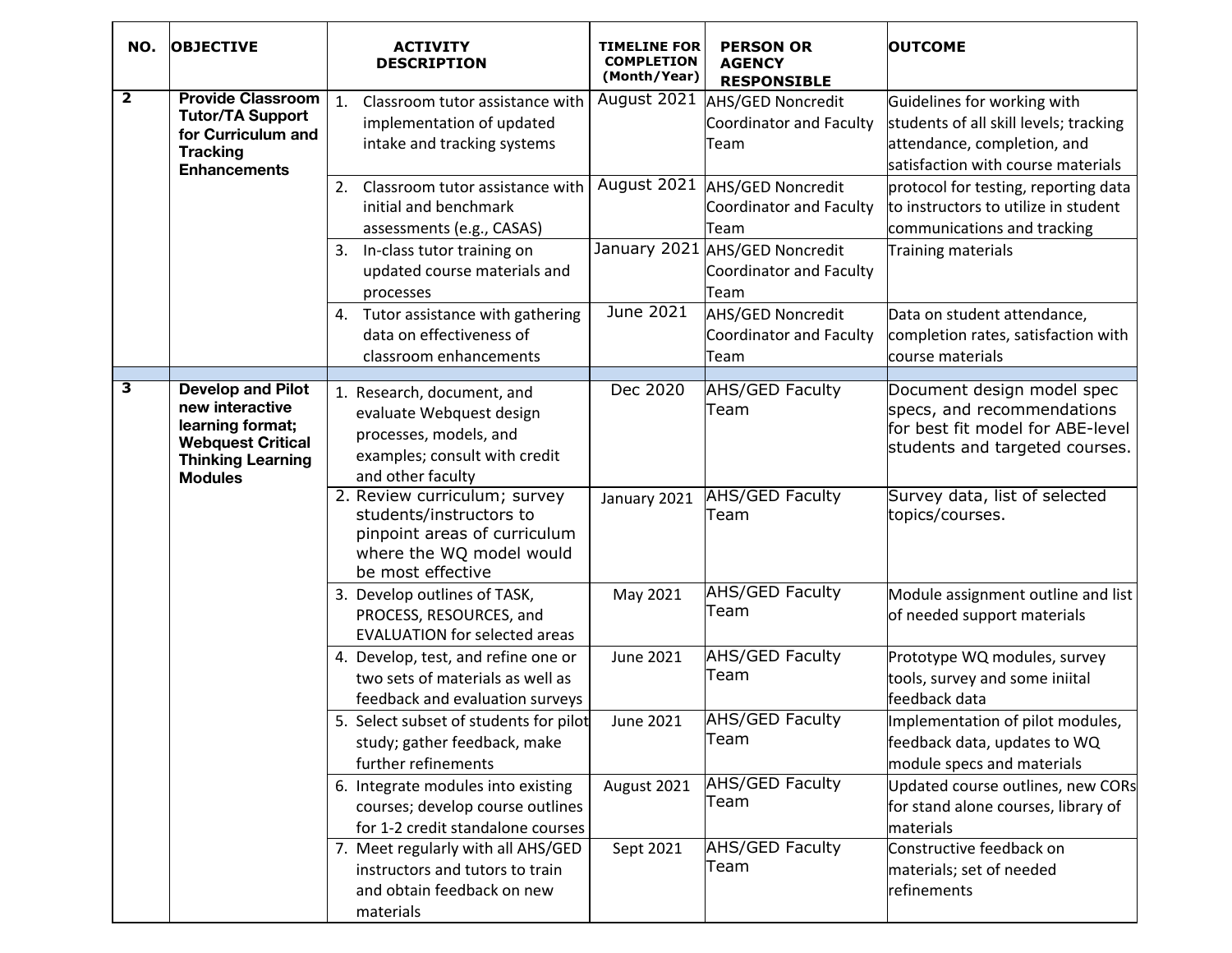| NO. | <b>OBJECTIVE</b>                                                                                                  | <b>ACTIVITY</b><br><b>DESCRIPTION</b>                                                                                                                                                                                                    | <b>TIMELINE FOR</b><br><b>COMPLETION</b><br>(Month/Year) | <b>PERSON OR</b><br><b>AGENCY</b><br><b>RESPONSIBLE</b>                                                           | <b>OUTCOME</b>                                                                                                                      |
|-----|-------------------------------------------------------------------------------------------------------------------|------------------------------------------------------------------------------------------------------------------------------------------------------------------------------------------------------------------------------------------|----------------------------------------------------------|-------------------------------------------------------------------------------------------------------------------|-------------------------------------------------------------------------------------------------------------------------------------|
| 4   | <b>Develop and Pilot</b><br>Inquiry-based<br><b>Cohort Group</b><br><b>Model for English</b><br>and Language Arts | 1. Research and review best<br>practices for establishing cohort<br>modules in AHS and GED language<br>arts Distance Ed classrooms                                                                                                       | Dec 2020                                                 | <b>AHS/GED Faculty</b><br>Team                                                                                    | Outline of best-fit cohort models                                                                                                   |
|     |                                                                                                                   | 2. Research, evaluate and catalog<br>instructional resources                                                                                                                                                                             | January 2021                                             | <b>AHS/GED Faculty</b><br>Team                                                                                    | Selection of best-fit materials<br>appropriate for ABE-level students<br>to integrate into course content                           |
|     |                                                                                                                   | 3. Develop outlines to implement<br>and assess effectiveness of cohort<br>modules, including student survey<br>tools                                                                                                                     | Feb 2021                                                 | <b>AHS/GED Faculty</b><br>Team                                                                                    | Set of best practices and design<br>rubrics for designing, guiding and<br>evaluating non-fiction reading skills                     |
|     |                                                                                                                   | 4. Develop, test, and refine set of<br>supplemental support materials                                                                                                                                                                    | <b>March 2021</b>                                        | <b>AHS/GED Faculty</b><br>Team                                                                                    | Set of support materials                                                                                                            |
|     |                                                                                                                   | 5. Streamline existing AHS self-paced<br>courses. and integrate selected<br>cohort module materials                                                                                                                                      | <b>April 2021</b>                                        | <b>AHS/GED Faculty</b><br>Team                                                                                    | Course materials                                                                                                                    |
|     |                                                                                                                   | 6. Pilot revised course materials with<br>subset of students; refine as<br>needed                                                                                                                                                        | August 2021                                              | <b>AHS/GED Faculty</b><br>Team                                                                                    | Implementation of pilot course,<br>with benchmark completion,<br>attendance, student feedback data                                  |
|     |                                                                                                                   | 7. Meet regularly with all AHS<br>instructors to evaluate, train and<br>obtain feedback on new materials                                                                                                                                 | August 2021                                              | <b>AHS/GED Faculty</b><br>Team                                                                                    | Constructive feedback on<br>materials; set of needed<br>refinements                                                                 |
|     |                                                                                                                   |                                                                                                                                                                                                                                          |                                                          |                                                                                                                   |                                                                                                                                     |
| 5   | <b>Enhance and Extend</b><br><b>Marketing and</b><br>Outreach                                                     | 1. Create outreach campaigns<br>targeting a broader constituency,<br>particularly disproportionately<br>impacted and non-digital natives                                                                                                 | <b>June 2021</b>                                         | NC Coordinator,<br>Marketing Consultants,<br><b>AHS/GED Faculty</b>                                               | Increased enrollment in the<br>AHS/GED program (Tracked in<br>Banner and TOPSPro)                                                   |
|     |                                                                                                                   | 2. Update marketing materials<br>(website, brochures, fliers) with a<br>focus on increased accessibility                                                                                                                                 | <b>June 2021</b>                                         | NC Coordinator,<br>Marketing Consultants,<br><b>AHS/GED Faculty</b>                                               | Accessible and Bilingual Website,<br>Increased number of students<br>enrolled in the AHS/GED program<br>(Tracked in Banner/TOPSPro) |
|     |                                                                                                                   | 3. building partnerships with<br>local high schools and other<br>K12 organizations, SBCC<br>student support services,<br><b>SBCC Promise, Extended</b><br><b>Opportunity Programs and</b><br>Services (EOPS), Guided<br>Pathway and Dual | June 2021                                                | NC Coordinator, Student<br>Support Services and<br>Representatives from<br>named departments and<br>organizations | Increased referrals to and from the<br>AHS/GED program (Tracked in<br>Banner/Starfish, etc.)                                        |